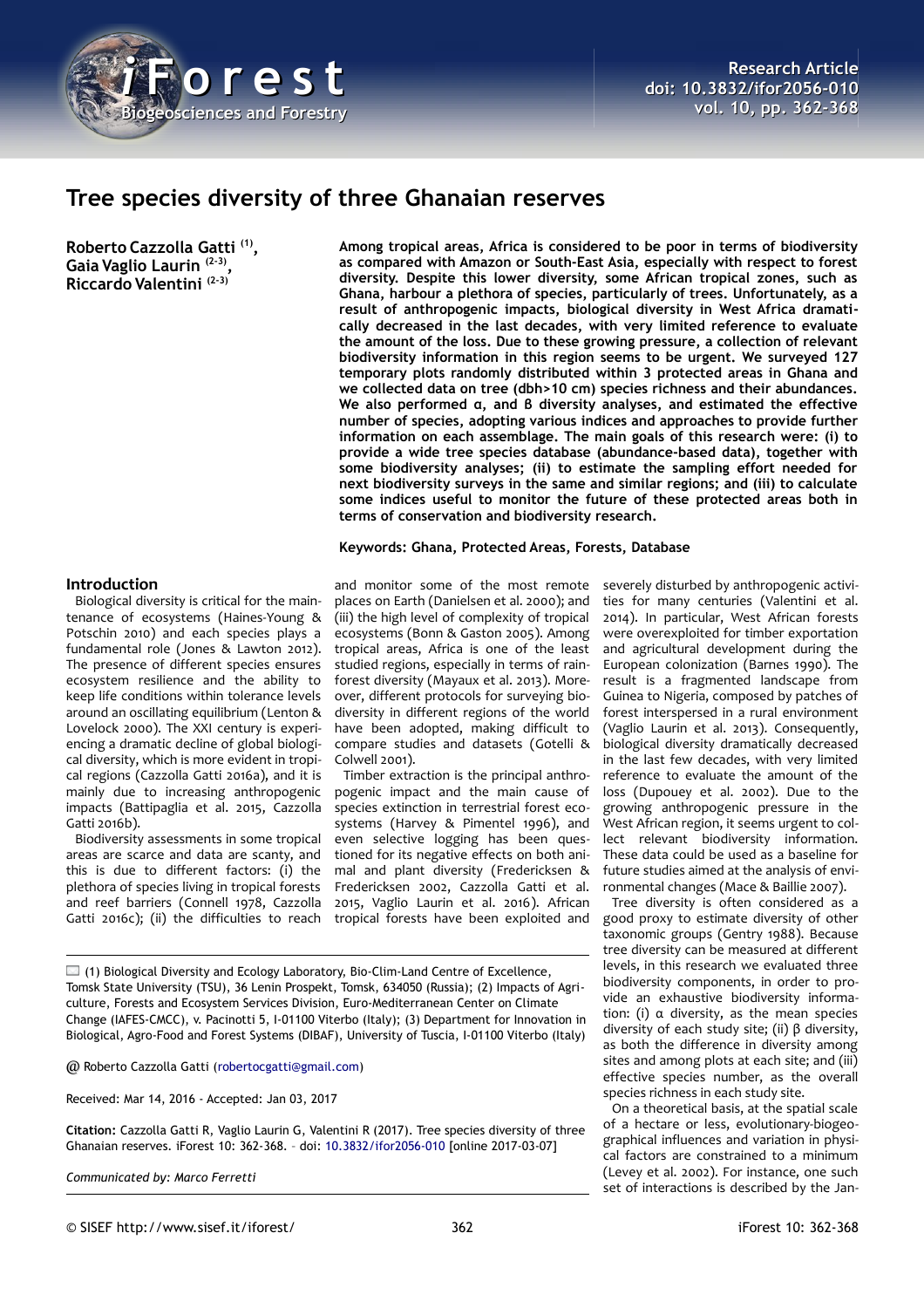zen-Connell mechanism, which proposes that the probability of survival of a seed or the successful establishment of a seedling increases with distance from its parent tree. Seeds that fall relatively far from the parent increase survival, as they grow distant from predators, herbivores and/or pathogens which affect mother plants (Janzen 1970, Connell 1971). In micro-scale, Janzen-Connell's idea could explain the high tree diversity observed within small plots in tropical areas, but further basic and detailed data on tropical tree diversity are needed to test this and other hypotheses.

The objectives of this study are: (i) to provide baseline information on tree diversity in the form of a wide database for the three protected areas surveyed in Ghana; (ii) to estimate the minimum sampling effort needed to collect the effective number of species in other comparative studies in the same or ecologically similar protected areas; (iii) to provide multiple biodiversity measures able to summarize these data.

In order to achieve these targets, we surveyed three protected areas in Ghana where we collected data at species level, performing α and β diversity analyses. We also estimated the effective number of species and the minimum sampling area, employing various indices and measures.

# **Materials and methods**

#### *Study sites*

Bia Conservation Area (CA) is located in the Juabeso-Bia District in southwest Ghana, close to the border with Ivory Coast. This CA covers approximately 306

km<sup>2</sup> (Fig. S1 in Supplementary material) and comprises Bia National Park (NP, 77 km<sup>2</sup> in the northern part) and Bia Resource Reserve (RR, 228 km<sup>2</sup> in the southern part). More than 300 plant species per hectare can be observed. Species beloging to *Makore, Dahoma, Khaya* and *Marantis* genera are widespread (see also Appendix 1 in Supplementary material).

Dadieso Forest Reserve (FR) lays in the north of Boin river FR and Disue FR (Fig. S1 in Supplementary material). The FR is included in the Aowin Suaman District Assembly jurisdiction. The area is  $171 \text{ km}^2$ and comprises  $4.50 \text{ km}^2$ , along the border with Ivory Coast, in which farms are admitted. The vegetation is transitional between moist evergreen and wet evergreen types. Swamps are common throughout the forest and in some areas they cover hundreds of hectares. Some species are common in this forests reserve, such as *Berlinia tomentella, Calpocalyx brevibracteatus* and *Strombosia glaucescens* (see also Appendix 1).

In 1976 Nini Suhien National Park and Ankasa Game Reserve (now renamed Ankasa Conservation Area) were established: together they account for  $513 \text{ km}^2$  (Fig. S1) in Supplementary material). The vegetation of Ankasa is characterized by a wet evergreen forest, with high floristic and structural diversity and it is restricted to the highest rainfall zone in Ghana (Hall & Swaine 1981). The landscape is shaped by the presence of low, steep hills with an average elevation of 90 m; an extensive swampy area dominates the eastern portion. Species typical of this CA include *Cynometra ananta, Lophira alata,* and *Heritiera utilis* (see also Appendix 1 in Supplementary material).

*Biodiversity data sampling*

Field data were collected in the abovementioned study sites between 2011 and 2013 in the framework of different research projects, retaining for the present analysis only variables common to all the surveys and collected with same protocols. Identification of tree species was conducted with the help of the same botanists in all areas (Appendix 1).

Rectangular (20×25 m in Ankasa CA) or square (20×20 m in Bia NA and Dadieso FR) spatially separated plots were arranged in each study site with a random placement protocol (Magurran 2013, Messina et al. 2016), within a circular area of 1 km of radius, established in the geometrical center of each reserve.

For all study sites we chosen a minimum common threshold of diameter at breast height (dbh) of 10 cm, as this encompassed the main diversity of the analysed tropical forest, and 5<dbh<10 cm did not add relevant information to the data (Cazzolla Gatti et al. 2015). All trees with dbh>10 cm were identified at species level and their abundances were assessed (Tab. S1 in Supplementary material). [Tab. 1](#page-1-0) illustrates the number of field plots, the area sampled and the number of recorded trees. The identification of the species functional guilds was conducted following the classification developed by Hawthorne (1995) who identified pioneer, non-pioneer light demanding (NPLD), shade tolerant, and swamp species.

#### *Calculation and statistics*

To perform α and β species diversity analyses we used the software package EstimateS (Colwell 2013). We computed a variety of biodiversity statistics, including rarefaction and accumulation curves, estimators of effective species number, diversity indices, and similarity measures. Standard error buffers and bootstraps techniques were employed when appropriate.

We produced species-area curves (SACs) as accumulation curves for comparison purposes, due to their wide use in botanical research; these curves allow comparison of sites and provide information on the minimum sampling efforts needed to capture the local diversity (Magurran 2013). SACs were calculated for each study site by plotting sampling area (*A*) increments (in terms of accumulating number of plots) against number of species sampled (*S*), with 100 randomization of sample units to obtain a smoothed curve. A log-log transformation of SACs was utilized to derive *c* and *z* parameters of the equation (eqn. 1):

#### $S = cA^z$

or in log scale (eqn. 2):

$$
\log S = c + z \log A
$$

We estimated the species-area saturation value for each area adopting the Chao1 and

<span id="page-1-0"></span>**Tab. 1** - Sampling effort and α diversity indices for the three study areas.

| Study site                     | Total no.<br>of plots | Area sampled<br>(ha) | No. of<br>trees |
|--------------------------------|-----------------------|----------------------|-----------------|
| Ankasa CA                      | 34                    | 1.70                 | 841             |
| Dadieso FR                     | 46                    | 1.84                 | 402             |
| Bia CA                         | 47                    | 1.88                 | 625             |
| Index                          | Ankasa CA             | <b>Bia CA</b>        | Dadieso FR      |
| Number of Species (S)          | 147                   | 128                  | 120             |
| Number of Individuals (N)      | 841                   | 625                  | 402             |
| Margalef's (Richness)          | 21.68                 | 19.73                | 19.85           |
| Relative dominance             | 0.081                 | 0.077                | 0.060           |
| Singletons                     | 54                    | 51                   | 48              |
| Doubletons                     | 22                    | 18                   | 22              |
| <b>Uniques</b>                 | 57                    | 54                   | 55              |
| Alpha-Fisher                   | 51.55                 | 48.74                | 57.91           |
| Alpha-Fisher SD                | 2.94                  | 3.15                 | 4.57            |
| <b>ACE</b>                     | 205.83                | 192.87               | 169.26          |
| Chao 1                         | 213.19                | 200.13               | 172.23          |
| Shannon                        | 4.23                  | 4.26                 | 4.35            |
| <b>Shannon Evenness</b>        | 0.85                  | 0.88                 | 0.91            |
| Simpson (1/D)                  | 39.15                 | 44.68                | 51.47           |
| Simpson Evenness               | 0.27                  | 0.35                 | 0.43            |
| <b>Guild Pioneer %</b>         | 7.53                  | 18.97                | 18.33           |
| <b>Guild Shadow tolerant %</b> | 21.23                 | 35.34                | 35.83           |
| Guild NPLD %                   | 61.64                 | 43.10                | 41.67           |
| Guild Swamp %                  | 6.85                  | 2.59                 | 2.50            |
| Not classified %               | 2.74                  | 0.00                 | 1.67            |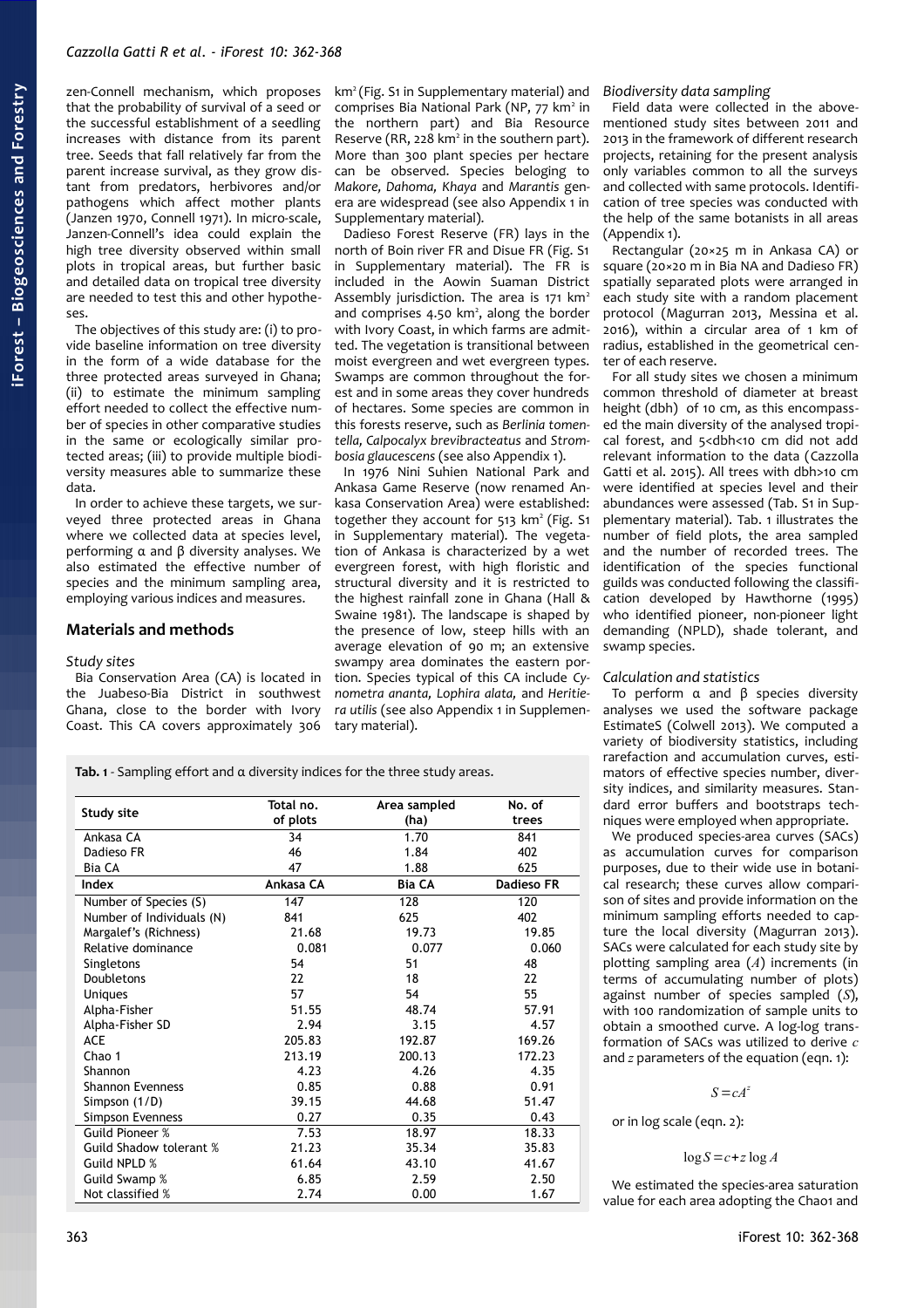a)

Ankasa

Dadiesc

-Bia All

**Dadieso** 

1000

 $\mathbf{c}$ 

20000

b)

the Abundance-Coverage Estimator (ACE) indexes (Magurran 2013). These measures can provide an approximation of the expected tree diversity in each area, and can also be considered as a proxy of the effective number of species (Magurran 2013). SACs are sources of reliable information to adequately sample the assemblages (Gotelli & Colwell 2001).

180

160  $140$ 

Species (100 runs)

We derived Coleman's rarefaction curves to evaluate the number of species at the same abundances level, thus comparing the richness of three study areas characterized by different sampling efforts. We also plotted the frequency-distribution graph to analyse dominance/evenness patterns, and the rank-abundance (Whittaker's) plot to evaluate the total richness, the abundances distribution, and to evidence differences in evenness among the assemblages. We tested the significance of the abundances distribution patterns by the Kolmogorov-Smirnov statistical test (here at 95% confidence level).

Together with the Whittaker's plots we show the Empirical Cumulative Distribution Function (ECDF) graph, which allows a better discrimination of different assemblages obtained by rescaling the ranks according to the richness (Magurran 2013).

β-diversity analysis were performed computing the Marczewski-Steinhaus index to understand the dissimilarity between pairs of sites (*i.e.*, β-diversity among sites). Because this measure considers only species presence and not species abundances data, it is not influenced by the dominance of certain species in the assemblage (Magurran 2013). Thus, we also computed the complement of Morisita-Horn abundancebased β-diversity measure (1- $C_{MH}$ ) to understand which influence the abundance of species can have on similarity. β-diversity was also calculated among plots of each study site (β-diversity within site) to evaluate "internal" small-scale diversity patterns.

The effective number of species was estimated at study area level by the Chao1 index and the Abundance-Coverage Estimator (ACE – Magurran 2013).

#### **Results**

#### *Richness, α diversity and guild composition*

The list of species and their abundances in each study site are reported in Tab. S1 (Supplementary material). The results illustrated in [Tab. 1](#page-1-0) indicates that Bia and Dadieso are very similar in α-diversity and guilds' percentage composition, while Ankasa differs from both. Although the sampling effort in Ankasa was the smallest, species richness (147) of this CA was higher by 19 and 27 species, respectively, than Bia and Dadieso. Margalef, ACE and Chao1 indices of Ankasa were also the highest.

The number of singletons recorded in Ankasa was also greater than the other two areas, with 54 singletons out of 147



Abundance class (log2)

<span id="page-2-0"></span>**Fig. 1** - Speciesarea curves (a), Coleman's rarefaction curves (b) and frequency-abundance distributions (c) for the three study areas. Error bars represent the standard deviation.

species sampled in this area. The guilds percentages analysis shows that Ankasa was the only site characterized by a dominant guild reaching 60%, with almost 20% of shadow tolerant species and a low amount (<10%) of pioneer species. Bia and Dadieso, instead, had a lower percentage ( $\approx$  40%) of dominant species and a similar level of shadow tolerant species, while pioneers ranged between 15-20%. The swamp guild was more represented in Ankasa ( $\approx$  7%) than in the other two sites (2.50% and 2.59% in Dadieso and Bia, respectively).

#### *Accumulation and rarefaction curves, and abundance-frequency distribution*

Ankasa showed the upper SAC curve, even considering the standard deviation buffers [\(Fig. 1a](#page-2-0)). The minimum sampling area needed to achieve a representative collection of species at each site is presented in [Tab. 2.](#page-3-0) This estimation indicates minimum values of about 3 ha in each of the three sites.

Coleman's rarefaction curves, obtained after rarefaction at the minimum sample size (equal to 384 individuals), indicated that Dadieso was the richest site, while Ankasa was intermediate and Bia was the poorest [\(Fig. 1b](#page-2-0)). The frequency-distribution plot [\(Fig. 1c](#page-2-0)) evidenced the differences among the study areas. Ankasa has well represented frequencies in 3-4, 5-8 and the following abundance classes, which slightly decline. Dadieso and Bia showed lower frequencies in classes other than 1-2 and zero frequency at abundance value higher than 33-64 individuals per species. Moreover, Bia showed a bimodal distribution that peaks at 1-2 and 9-16 classes of abundance.

*Species-abundance curves, rankabundance plots, and ECDF*

Cumulative abundance of species was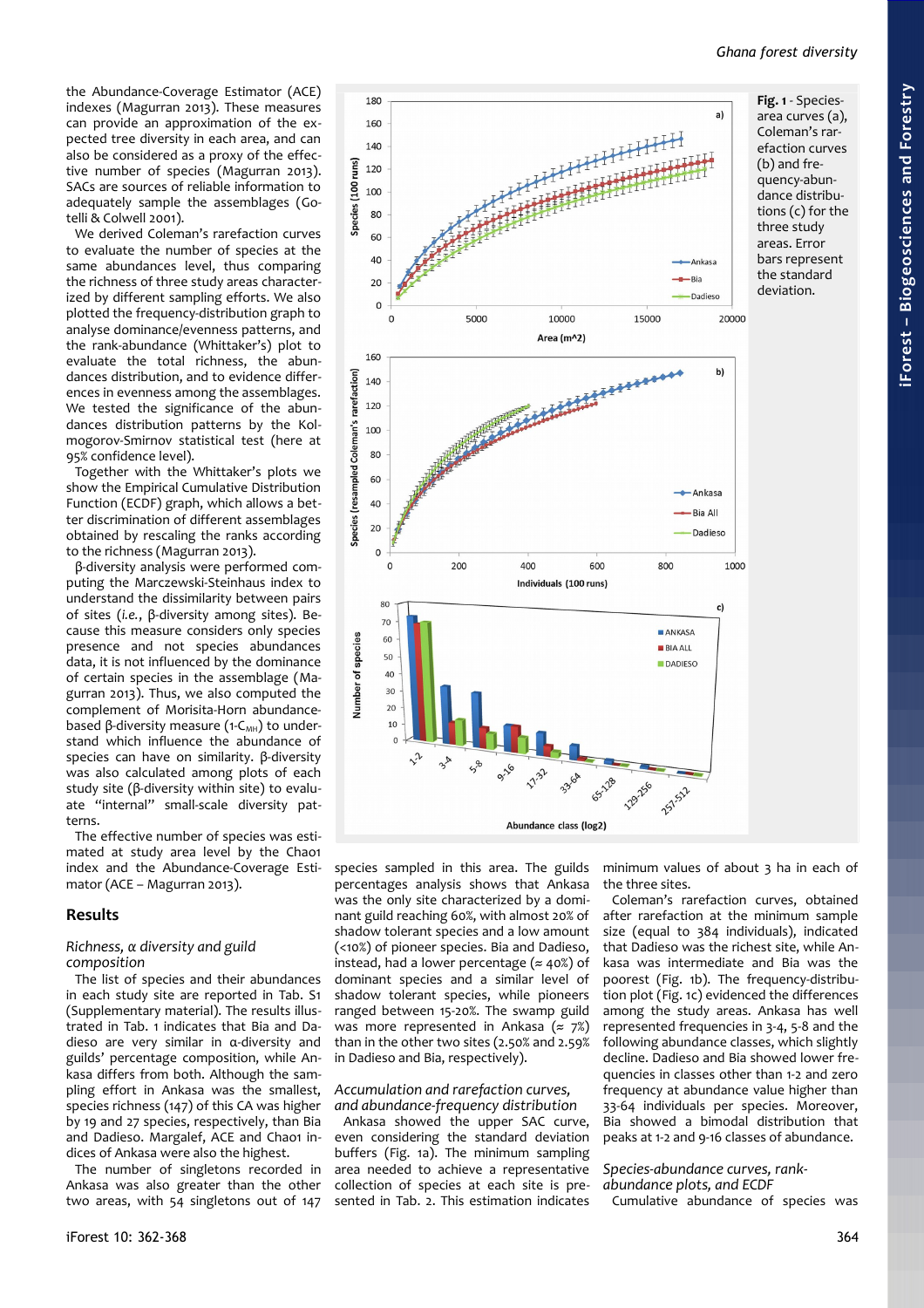### <span id="page-3-0"></span>**Tab. 2** - Minimum sampling area estimation.

| Study site    | log c    | c     |      | 1/z<br>(Rad z) | Chao 1 | Area<br>saturation<br>Chao 1 (ha) | <b>ACE</b> | Area<br>saturation<br>ACE (ha) |
|---------------|----------|-------|------|----------------|--------|-----------------------------------|------------|--------------------------------|
| Ankasa CA     | $-0.225$ | 0.595 | 0.57 | .754           | 213    | 3.02                              | 206        | 2.84                           |
| Dadieso FR    | $-0.895$ | 0.127 | 0.71 | .408           | 195    | 3.07                              | 188        | 2.92                           |
| <b>Bia CA</b> | $-0.374$ | 0.422 | 0.59 | .694           | 200    | 3.43                              | 193        | 3.22                           |

<span id="page-3-2"></span>**Fig. 2** - Abundance-species curve (a), rankabundance plots (b) and ECDF (c) for the three study are-sites. n/N is the relative abundance.



<span id="page-3-1"></span>**Tab. 3** - Among (a) and within (b) study areas β diversity. (SD): standard deviation.

| (a)     | Marczewski-Steinhaus     |      | Morisita-Horn (1-C <sub>MH</sub> ) |      |  |
|---------|--------------------------|------|------------------------------------|------|--|
|         | Ankasa                   | Bia  | Ankasa                             | Bia  |  |
| Dadieso | 0.77                     | 0.59 | 0.81                               | 0.51 |  |
| Ankasa  | $\overline{\phantom{a}}$ | 0.79 | $\blacksquare$                     | 0.87 |  |
| (b)     | Mean ± SD                |      | $Mean \pm SD$                      |      |  |
| Ankasa  | $0.86 \pm 0.06$          |      | $0.73 \pm 0.16$                    |      |  |
| Bia     | $0.91 \pm 0.08$          |      | $0.84 \pm 0.16$                    |      |  |
| Dadieso | $0.95 \pm 0.07$          |      | $0.93 \pm 0.12$                    |      |  |

plotted against the species ranked according to their abundances [\(Fig. 2a](#page-3-2)). The *x*axes level of the inflection point indicates the quota of dominant species.

[Fig. 2b](#page-3-2) shows the Whittaker's plots of the study areas. Ankasa has a lightly steeper curve than Bia and Dadieso. Being the richness estimated from the *x*-axes point where the curves end, this diagram remarks the increasing richness from Dadieso, to Bia and then to Ankasa. The distributions of abundances were not significantly different (p>0.05) for any CA pair after two-samples Kolmogorov-Smirnov test (Dadieso-Ankasa D[120, 147] = 0.09; Ankasa-Bia  $D_{[147, 128]} = 0.05$ ; Bia-Dadieso  $D_{[128, 120]} = 0.08$ ).

The ECDF for the three areas is shown in [Fig. 2c](#page-3-2). Plotting the assemblages with this function, Ankasa curve was still higher than those of Bia and Dadieso. Ankasa curve was also steeper, which means that it is less even than the other two CAs. The lower left part of the curves show that Ankasa and Bia accounted for more rare species than Dadieso, which is upper positioned.

# *Effective number of species and β diversity*

The ACE and Chao1 indices (here considered as proxy of the effective number of species) were the highest for Ankasa, Bia values were intermediate and those of Dadieso the lowest [\(Tab. 1\)](#page-1-0). The minimum sampling area estimates, which is based on those measures, showed a value of about 3 ha to collect the expected number of species for each of the study sites [\(Tab. 2\)](#page-3-0).

Marczewski-Steinhaus and complement Morisita-Horn indices calculated among paired study areas shows that Bia-Ankasa pair was characterized by the highest β diversity, while Dadieso-Bia pair by the lowest, and Ankasa-Dadieso stands in the middle [\(Tab. 3a](#page-3-1)). The same indexes calculated within each area shows that the highest internal β diversity was found in Dadieso, while the lowest was in Ankasa, with intermediate values in Bia [\(Tab. 3b](#page-3-1)).

# **Discussion**

We provided tree diversity data for three protected areas in Ghana, including information on the abundances of species, in a region where field data are sometimes scarce and relatively difficult to collect. The evaluation of different indices and measures allowed to preliminary characterize part of the diversity of the areas, also providing indication on the minimum sampling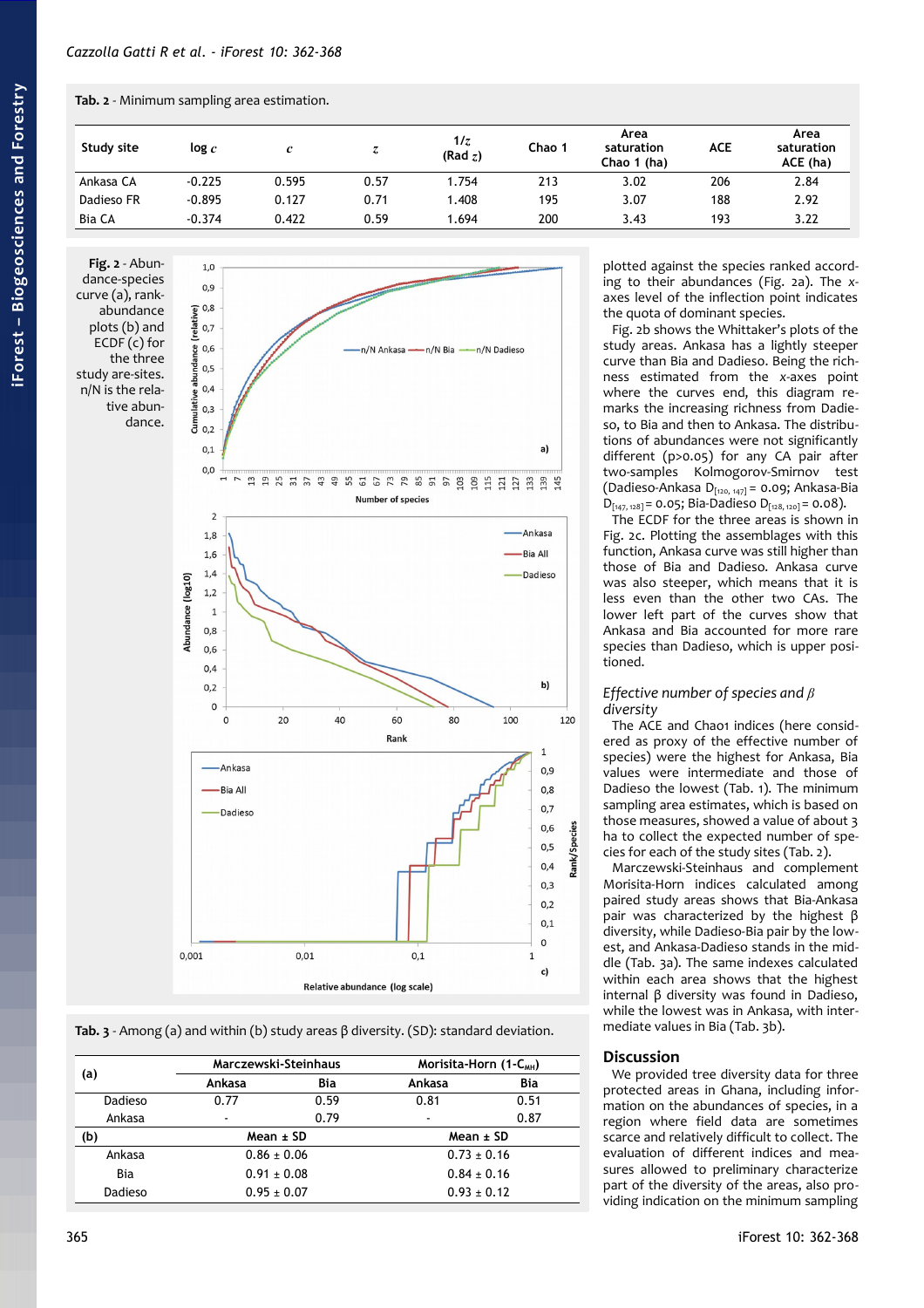effort needed to collect the effective number of species in these and similar forests, which could encompass and include the species missed by our pilot study.

Since only a portion of the reserves was considered, results cannot be extrapolated to the entire areas, but this study should be considered as a pilot report in order to provide background information for future research. Moreover, sample plots of different shape and size could have caused possible bias. For instance, Ankasa CA, with the largest and rectangular sample plots, was also the richest, and this may be at least partially due to different shape and size of the plots.

Most of the indices and graphs indicate that Ankasa is the richest site among those surveyed, although the sampled area is the smallest among sites. This confirms what was observed by Martin (1991) that this Conservation Area has the highest tree richness level found in West Africa. While most of the tested indexes, measures and curves have higher values in Ankasa (*e.g.*, Margalef, ACE, Chao1, rare species, N, S, SAC curve, ECDF), the Shannon and Simpson diversity measures for this area are, instead, the lowest among the three sites, and Alpha-Fisher shows an intermediate value. This result was expected as these diversity measures are strongly influenced by the abundances of dominant species: the presence of few dominant and many rare species produces a low evenness. This is also evidenced in Ankasa by the speciesabundance curve. Coleman's rarefaction curves show Ankasa in an intermediate position, between Dadieso and Bia. We argue that the random removal of almost half of the individuals through rarefaction procedure (from the 841 collected in Ankasa to the rarefaction value of 384.52) proportionally reduced the richness of uneven sites more than the richness of even ones. As documented in other tropical and complex ecosystems (Stirling & Wilsey 2001, Cazzolla Gatti et al. 2015), richness measures do not always match the diversity indexes, and it is advisable to carefully consider both richness and diversity measures. The occurrence of swamps in Ankasa creates a diversification of this ecosystem, with a consequent addiction of species in the related guild, which also contributes to the high richness of this site. Moreover, the total number of species we collected in Ankasa is higher than those recorded by other studies in the same area (Asase et al. 2012).

A major difference among the study sites is the presence of pioneer species. Even if untouched forest can also harbour some of them, pioneers are considered as an indicator of disturbance and degradation (Kohyama 1993). Ankasa showed a much lower percentage of pioneers than Bia and Dadieso and this is a confirmation of the low disturbance occurred in this area, which also allowed the development of such a rich site. An additional evidence of

the low disturbance in Ankasa results from the comparison of the abundance-frequency distributions and Whittaker's plots of the three study areas.

Nevertheless, due to sampling limitations and the consequent lack of a full collection of very rare species, in each protected area the left side of abundances-frequency distributions is hidden (Preston 1948).

The Kolmogorov-Smirnov test evidenced no significant difference in the distributions of the abundances of species among the three sites. It follows that, although different in vegetation type, logging history and climatic zone, the species composition of these protected areas can be easily compared in terms of their diversity. This could be the reason why we obtained the same minimum sampling area of about 3 hectares in every study areas. This value is much higher than what was previously adopted in other studies on tree diversity of the region (Asase et al. 2012, Appiah 2013). We estimate that the mean effective number of species (Colwell & Coddington 1994) that can be collected in a minimum sampling areas of 3 hectares in each site is about 200 (SChao1 ± SD = 202.67 ± 9.29; SACE  $\pm$  SD = 195.67  $\pm$  9.29). If considered together, a total of 250 species and 1868 individuals were recorded within the three protected areas (see Tab. S1 in Supplementary material for the plot-based abundance data).

We looked at SACs to locate the number of species per hectare we collected in our study sites, which is in the range of 88-118. Then we compared these values to some other tropical forest sites in the Amazon and in tropical Asia, where tree (dbh≥10 cm) species number per hectare reached values of 300 (Valencia et al. 1994) and 200 (Parmentier et al. 2007), respectively.

As mentioned before, the results of this study are preliminary and should be considered with caution, as only a small portion of the sites have been sampled and our data could not be representative of the whole reserves. Nonetheless, we found that all the three protected areas we surveyed are richer than other other African tropical forests, where the number of tree species with dbh ≥ 10 cm per hectare was no more than 73 (Whitmore & Sidiyasa 1986). A more recent study (Phillips et al. 1994) analysed different tropical forests, reporting values of 86-92 tree species per hectare in Ghana and 56 in Uganda. This confirms that Bia and Dadieso forests are within the range of other Ghanaian forests as for species number, but still richer than other tropical African sites. Contrastingly, Ankasa is always well above the richness of all Ghanaian and most of African forests.

To better evaluate richness similarities and differences, in order to reduce the bias due to the area effect, we considered the number of species per 500 individuals reported in Phillips et al. (1994) and compared it with our values derived from Coleman's rarefaction curves. In the previous study 82-89 species/500 individuals were collected in Ghana, while applying rarefaction to the same number of individuals on our data we found 114-120 species/500 individuals in all the three sites. Unexpectedly, these values are in line with most of Amazonian sites (Costa Rica, Venezuela, Ecuador and Brazil, in particular) reported by Phillips et al. (1994), with the only exception of Peru. South-east Asian forests show always higher numbers of tree species. This preliminary comparison suggests that the tree diversity of African forests might be reconsidered, as it could be comparable with that of some South American sites when individuals, instead of area, are taken into account. This underlines that tropical forest diversity is not always a matter of quantity (*i.e.*, number of species in area units), but sometimes an issue of quality (*i.e.*, how individuals distribute in space and among species – Cazzolla Gatti 2011, Cazzolla Gatti 2016d).

The within plots β-diversity of Dadieso is much higher than those of the other two forests. This means that this forest reserve has a great spatial diversity of species richness, which usually reflects the heterogeneity of the environment. Indeed, Dadieso is a transitional forest that preserves both moist evergreen and wet evergreen species, including species typical of swamps.

The highest β-diversity between sites was found for the Ankasa–Bia pair and this diversity evidences the climatic and ecological differences (wet *vs.* moist evergreen) between these forest types. Dadieso has intermediate values when paired with both Ankasa and Bia, reflecting the mixed vegetation type that characterizes this reserve.

In conclusion, the data and indices we provide could be useful to address next studies on these and similar sites, and can be considered as a reference in order to monitor the future of the surveyed protected areas.

#### **Acknowledgments**

We acknowledge the ERC grant Africa GHG #247349 for providing research funding. We are very grateful to the Ghana Forestry Commission staff, the botanist Mr Ntim Gyakari, Justice Mensah, and all the collaborators who supported the field activities in Ghana.

#### **References**

- Appiah M (2013). Tree population inventory, diversity and degradation analysis of a tropical dry deciduous forest in Afram Plains, Ghana. Forest Ecology and Management 295: 145-154. doi: [10.1016/j.foreco.2013.01.023](http://dx.doi.org/10.1016/j.foreco.2013.01.023)
- Asase A, Asitoakor BK, Ekpe PK (2012). Linkages between tree diversity and carbon stocks in unlogged and logged West African tropical forests. International Journal of Biodiversity Science, Ecosystem Services and Management 8 (3): 217-230. - doi: [10.1080/21513732.2012.707](http://dx.doi.org/10.1080/21513732.2012.707152) [152](http://dx.doi.org/10.1080/21513732.2012.707152)

Barnes RFW (1990). Deforestation trends in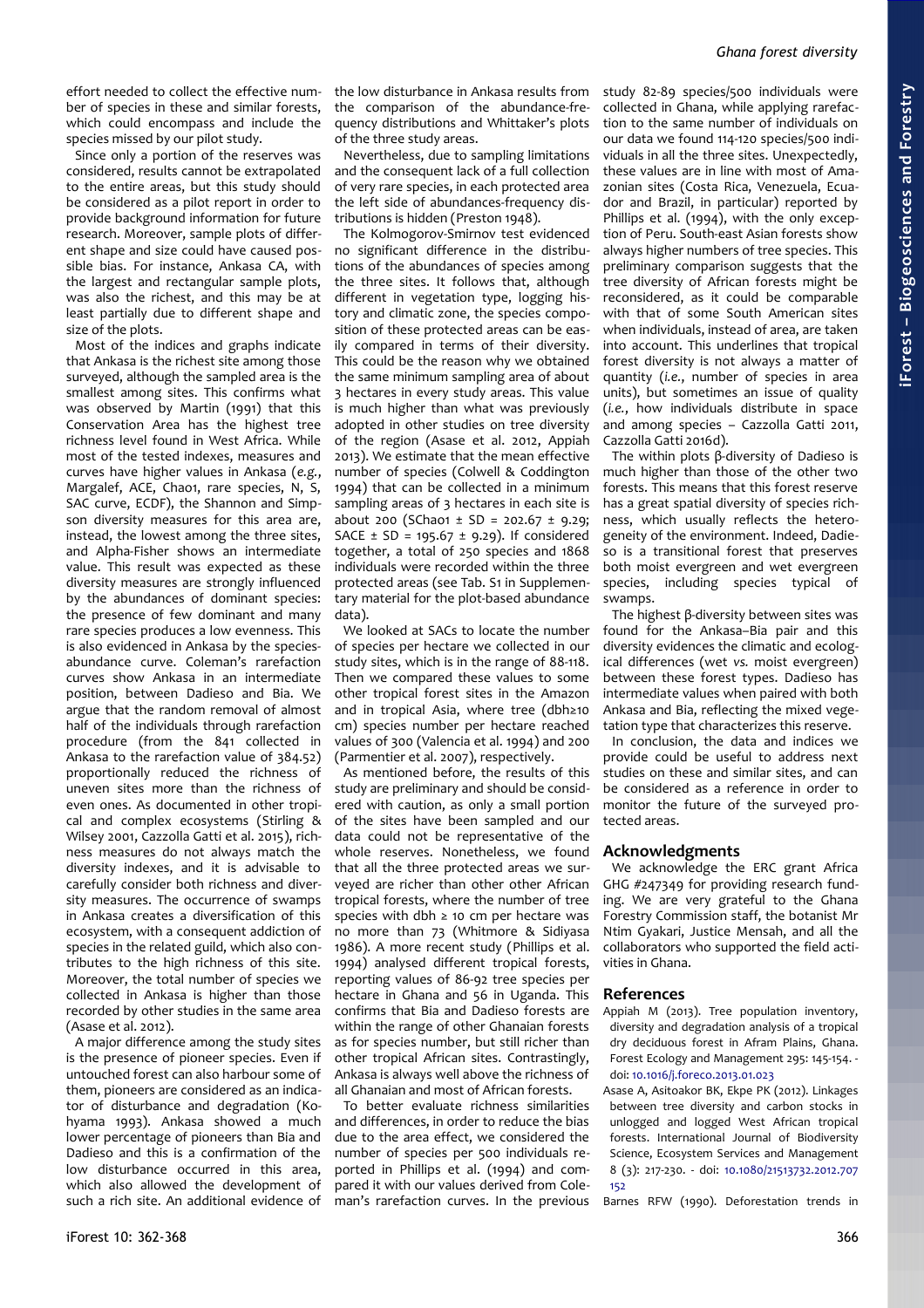tropical Africa. African Journal of Ecology 28 (3): 161-173. - doi: [10.1111/j.1365-2028.1990.tb011](http://dx.doi.org/10.1111/j.1365-2028.1990.tb01150.x) [50.x](http://dx.doi.org/10.1111/j.1365-2028.1990.tb01150.x)

- Battipaglia G, Zalloni E, Castaldi S, Marzaioli F, Cazzolla Gatti R, Lasserre B, Tognetti R, Marchetti M, Valentini R (2015). Long tree-ring chronologies provide evidence of recent tree growth decrease in a central African tropical forest. PloS one 10 (3): e0120962. - doi: [10.1371/](http://dx.doi.org/10.1371/journal.pone.0120962) [journal.pone.0120962](http://dx.doi.org/10.1371/journal.pone.0120962)
- Bonn A, Gaston KJ (2005). Capturing biodiversity: selecting priority areas for conservation using different criteria. Biodiversity and Conser-vation 14 (5): 1083-1100. - doi: [10.1007/s10531-](http://dx.doi.org/10.1007/s10531-004-8410-6) [004-8410-6](http://dx.doi.org/10.1007/s10531-004-8410-6)
- Cazzolla Gatti R (2011). Evolution is a cooperative process: the biodiversity-related niches differentiation theory (BNDT) can explain why. Theoretical Biology Forum 104 (1): 35-43.
- Cazzolla Gatti R, Castaldi S, Lindsell JA, Coomes DA, Marchetti M, Maesano M, Di Paola A, Paparella F, Valentini R (2015). The impact of selective logging and clearcutting on forest structure, tree diversity and above-ground biomass of African tropical forests. Ecological Research 30 (1): 119-132. - doi: [10.1007/s11284-](http://dx.doi.org/10.1007/s11284-014-1217-3) [014-1217-3](http://dx.doi.org/10.1007/s11284-014-1217-3)
- Cazzolla Gatti R (2016a). The fractal nature of the latitudinal biodiversity gradient. Biologia 71 (6): 669-672. - doi: [10.1515/biolog-2016-0077](http://dx.doi.org/10.1515/biolog-2016-0077)
- Cazzolla Gatti R (2016b). Trends in human development and environmental protection. International Journal of Environmental Studies 73 (2): 268-276. - doi: [10.1080/00207233.2016.1148447](http://dx.doi.org/10.1080/00207233.2016.1148447)
- Cazzolla Gatti R (2016c). Freshwater biodiversity: A review of local and global threats. International Journal of Environmental Studies 73 (6): 887-904. - doi: [10.1080/00207233.2016.1204133](http://dx.doi.org/10.1080/00207233.2016.1204133)
- Cazzolla Gatti R (2016d). A conceptual model of new hypothesis on the evolution of biodiversity. Biologia 71 (3): 343-351. - doi: [10.1515/biol](http://dx.doi.org/10.1515/biolog-2016-0032) [og-2016-0032](http://dx.doi.org/10.1515/biolog-2016-0032)
- Chazdon RL, Colwell RK, Denslow JS, Guariguata MR (1998). Statistical methods for estimating species richness of woody regeneration in primary and secondary rain forests of NE Costa Rica. In: "Forest biodiversity research, monitoring and modeling: Conceptual background and Old World case studies" (Dallmeier F, Comiskey JA eds). Parthenon Publishing, Paris, pp. 285- 309. [online] URL: [http://www.cifor.org/libra](http://www.cifor.org/library/456/statistical-methods-for-estimating-species-richness-of-woody-regeneration-in-primary-and-secondary-rain-forests-of-northeastern-costa-rica/) [ry/456/](http://www.cifor.org/library/456/statistical-methods-for-estimating-species-richness-of-woody-regeneration-in-primary-and-secondary-rain-forests-of-northeastern-costa-rica/)
- Colwell RK (2013). EstimateS: statistical estimation of species richness and shared species from samples. Version 9. User's Guide and application. Web site. [online] URL: [http://](http://purl.oclc.org/estimates) [purl.oclc.org/estimates](http://purl.oclc.org/estimates)
- Colwell RK, Coddington JA (1994). Estimating terrestrial biodiversity through extrapolation. Philosophical Transactions: Biological Sciences 345: 101-118. - doi: [10.1098/rstb.1994.0091](http://dx.doi.org/10.1098/rstb.1994.0091)
- Connell JH (1971). On the role of natural enemies in preventing competitive exclusion in some marine animals and in rain forest trees. Dynamics of populations 298: 312.
- Connell JH (1978). Diversity in tropical rain forests and coral reefs. Science 199 (4335): 1302- 1310. - doi: [10.1126/science.199.4335.1302](http://dx.doi.org/10.1126/science.199.4335.1302)
- Danielsen F, Balete DS, Poulsen MK, Enghoff M, Nozawa CM, Jensen AE (2000). A simple system for monitoring biodiversity in protected

areas of a developing country. Biodiversity and Conservation 9 (12): 1671-1705. - doi: [10.1023/](http://dx.doi.org/10.1023/A:1026505324342) [A:1026505324342](http://dx.doi.org/10.1023/A:1026505324342)

- Dupouey JL, Dambrine E, Laffite JD, Moares C (2002). Irreversible impact of past land use on forest soils and biodiversity. Ecology 83 (11): 2978-2984. - doi: [10.1890/0012-9658\(2002\)083](http://dx.doi.org/10.1890/0012-9658(2002)083%5B2978:IIOPLU%5D2.0.CO;2) [\[2978:IIOPLU\]2.0.CO;2](http://dx.doi.org/10.1890/0012-9658(2002)083%5B2978:IIOPLU%5D2.0.CO;2)
- Fredericksen NJ, Fredericksen TS (2002). Terrestrial wildlife responses to logging and fire in a Bolivian tropical humid forest. Biodiversity and Conservation 11 (1): 27-38. - doi: [10.1023/A:1014](http://dx.doi.org/10.1023/A:1014065510554) [065510554](http://dx.doi.org/10.1023/A:1014065510554)
- Gentry AH (1988). Changes in plant community diversity and floristic composition on environmental and geographic gradients. Annals of the Missouri Botanical Garden 75: 1-34. - doi: [10.230](http://dx.doi.org/10.2307/2399464) [7/2399464](http://dx.doi.org/10.2307/2399464)
- Gotelli NJ, Colwell RK (2001). Quantifying biodiversity: procedures and pitfalls in the measurement and comparison of species richness. Ecology letters 4 (4): 379-391. - doi: [10.1046/j.1461-](http://dx.doi.org/10.1046/j.1461-0248.2001.00230.x) [0248.2001.00230.x](http://dx.doi.org/10.1046/j.1461-0248.2001.00230.x)
- Haines-Young R, Potschin M (2010). The links between biodiversity, ecosystem services and human well-being. Ecosystem Ecology: a new synthesis, Cambridge University Press, Cambridge, UK, pp. 110-139. - doi: [10.1017/CBO97805117504](http://dx.doi.org/10.1017/CBO9780511750458) [58](http://dx.doi.org/10.1017/CBO9780511750458)
- Hall JB, Swaine MD (1981). Distribution and ecology of vascular plants in a tropical rain forest: forest vegetation in Ghana. The Hague, Boston, MA, USA, pp. 383.
- Harvey CA, Pimentel D (1996). Effects of soil and wood depletion on biodiversity. Biodiversity and Conservation 5 (9): 1121-1130. - doi: [10.1007/](http://dx.doi.org/10.1007/BF00052721) [BF00052721](http://dx.doi.org/10.1007/BF00052721)
- Hawthorne WD (1995). Ecological profiles of Ghanaian forest trees. Tropical Forestry Papers, No. 29, vi, pp. 345. [online] URL: [http://www.](http://www.cabdirect.org/cabdirect/abstract/19950616640) [cabdirect.org/cabdirect/abstract/19950616640](http://www.cabdirect.org/cabdirect/abstract/19950616640)
- Janzen DH (1970). Herbivores and the number of tree species in tropical forests. The American Naturalist 104 (940): 501-528. - doi: [10.1086/282](http://dx.doi.org/10.1086/282687) [687](http://dx.doi.org/10.1086/282687)
- Jones C, Lawton JH (2012). Linking species and ecosystems. Chapman and Hall, New York, USA, pp. 387.
- Kohyama T (1993). Size-structured tree populations in gap-dynamic forest - the forest architecture hypothesis for the stable coexistence of species. The Journal of Ecology 81 (1): 131. doi: [10.2307/2261230](http://dx.doi.org/10.2307/2261230)
- Lenton TM, Lovelock JE (2000). Daisyworld is Darwinian: constraints on adaptation are important for planetary self-regulation. Journal of Theoretical Biology 206 (1): 109-114. - doi: [10.100](http://dx.doi.org/10.1006/jtbi.2000.2105) [6/jtbi.2000.2105](http://dx.doi.org/10.1006/jtbi.2000.2105)
- Levey DJ, Silva WR, Galetti M (2002). Seed dispersal and frugivory: ecology, evolution and conservation. CABI Publishing, Oxon, UK, pp. 511.
- Mace GM, Baillie JE (2007). The 2010 biodiversity indicators: challenges for science and policy. Conservation Biology 21 (6): 1406-1413. - doi: [10.1111/j.1523-1739.2007.00830.x](http://dx.doi.org/10.1111/j.1523-1739.2007.00830.x)
- Magurran AE (2013). Measuring biological diversity. John Wiley and Sons, Oxford, UK, pp. 264. [online] URL: [http://books.google.com/books?](http://books.google.com/books?id=fIjsaxmL_S8C) [id=fIjsaxmL\\_S8C](http://books.google.com/books?id=fIjsaxmL_S8C)
- Martin C (1991). The rainforests of West Africa.

Ecology-threats-conservation. Springer Verlag, Berlin, Germany, pp. 235. [online] URL: [http://](http://www.cabdirect.org/cabdirect/abstract/19910650813) [www.cabdirect.org/cabdirect/abstract/1991065](http://www.cabdirect.org/cabdirect/abstract/19910650813) [0813](http://www.cabdirect.org/cabdirect/abstract/19910650813)

- Mayaux P, Pekel JF, Desclee B, Donnay F, Lupi A, Achard F, Clerici M, Bodart C, Brink A, Nasi R, Belward A (2013). State and evolution of the African rainforests between 1990 and 2010. Philosophical Transactions of the Royal Society B: Biological Sciences 368 (1625): 20120300. doi: [10.1098/rstb.2012.0300](http://dx.doi.org/10.1098/rstb.2012.0300)
- Messina G, Cazzolla Gatti R, Droutsa A, Barchitta M, Pezzino E, Agodi A, Lombardo BM (2016). A sampling optimization analysis of soil-bugs diversity (Crustacea, Isopoda, Oniscidea). Ecology and Evolution 6 (1): 191-201. - doi: [10.1002/e](http://dx.doi.org/10.1002/ece3.1765) [ce3.1765](http://dx.doi.org/10.1002/ece3.1765)
- Parmentier I, Malhi Y, Senterre B, Whittaker RJ, Alonso A, Balinga MP, Bakayoko A, Bongers F, Chatelain C, Comiskey JA, Cortay R, Kamdem MD, Doucet JL, Gautier L, Hawthorne WD, Issembe YA, Kouamé FN, Kouka LA, Leal ME, Lejoly J, Lewis SL, Nusbaumer L, Parren MP, Peh KS, Phillips OL, Sheil D, SonkÉ B, Sosef MS, Sunderland TC, Stropp J, Ter Steege H, Swaine MD, Tchouto MG, Gemerden BS, Van Valkenburg JL, Wöll H (2007). The odd man out? Might climate explain the lower tree diversity of African rain forests relative to Amazonian rain forests? Journal of Ecology 95 (5): 1058-1071. doi: [10.1111/j.1365-2745.2007.01273.x](http://dx.doi.org/10.1111/j.1365-2745.2007.01273.x)
- Phillips OL, Hall P, Gentry AH, Sawyer SA, Vasquez R (1994). Dynamics and species richness of tropical rain forests. Proceedings of the National Academy of Sciences 91 (7): 2805- 2809. - doi: [10.1073/pnas.91.7.2805](http://dx.doi.org/10.1073/pnas.91.7.2805)
- Preston FW (1948). The commonness, and rarity, of species. Ecology 29 (3): 254-283. - doi: [10.23](http://dx.doi.org/10.2307/1930989) [07/1930989](http://dx.doi.org/10.2307/1930989)
- Stirling G, Wilsey B (2001). Empirical relationships between species richness, evenness, and proportional diversity. The American Naturalist 158 (3): 286-299. - doi: [10.1086/321317](http://dx.doi.org/10.1086/321317)
- Vaglio Laurin G, Liesenberg V, Chen Q, Guerriero L, Del Frate F, Bartolini A, Coomes D, Wilebore B, Lindsell J, Valentini R (2013). Optical and SAR sensor synergies for forest and land cover mapping in a tropical site in West Africa. International Journal of Applied Earth Observation and Geoinformation 21: 7-16. - doi: [10.1016/j.jag.20](http://dx.doi.org/10.1016/j.jag.2012.08.002) [12.08.002](http://dx.doi.org/10.1016/j.jag.2012.08.002)
- Vaglio Laurin G, Hawthorne WD, Chiti T, Di Paola A, Cazzolla Gatti R, Marconi S, Noce S, Grieco E, Pirotti F, Valentini R (2016). Does degradation from selective logging and illegal activities differently impact forest resources? A case study in Ghana. iForest 9: 354-362. - doi: [10.3832/ifor](http://dx.doi.org/10.3832/ifor1779-008) [1779-008](http://dx.doi.org/10.3832/ifor1779-008)
- Valencia R, Balslev H, Miño GPY (1994). High tree alpha-diversity in Amazonian Ecuador. Biodiversity and Conservation 3 (1): 21-28. - doi: [10.1007/](http://dx.doi.org/10.1007/BF00115330) [BF00115330](http://dx.doi.org/10.1007/BF00115330)
- Valentini R, Arneth A, Bombelli A, Castaldi S, Cazzolla Gatti R, Chevallier F, Ciais P, Grieco E, Hartmann J, Henry M, Houghton RA, Jung M, Kutsch WL, Malhi Y, Mayorga E, Merbold L, Murray-Tortarolo G, Papale D, Peylin P, Poulter B, Raymond PA, Santini M, Sitch S, Vaglio Laurin G, Van Der Werf GR, Williams CA, Scholes RJ (2014). A full greenhouse gases budget of Africa: synthesis, uncertainties, and vulnerabili-